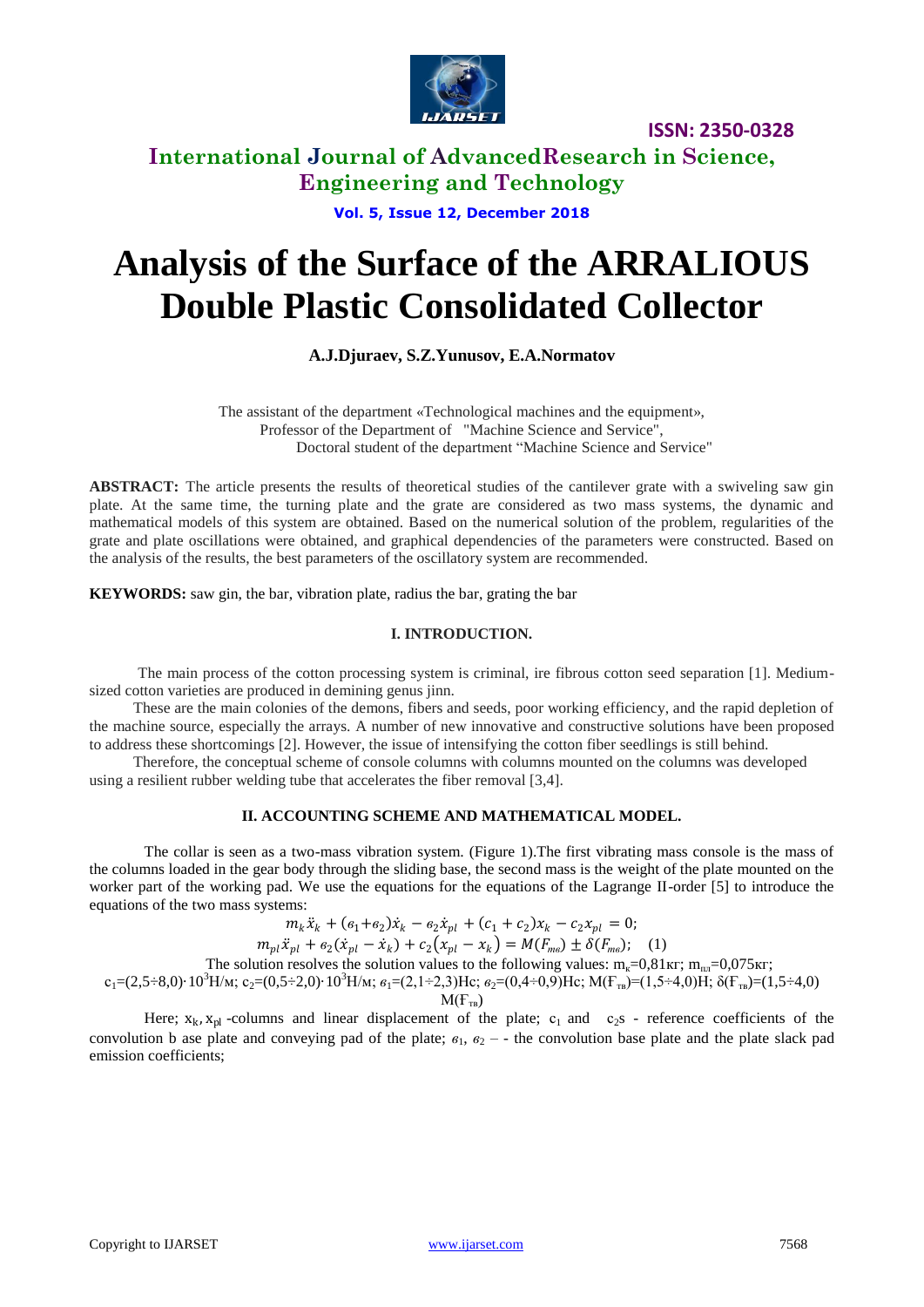

## **International Journal of AdvancedResearch in Science, Engineering and Technology**

**Vol. 5, Issue 12, December 2018**



The coefficient of rigidity and dissipation of the platelet composition plate with  $c_1$  and  $c_2$ ,  $s_1$  and  $s_2$ - arrays. here; m<sub>k</sub> aralias go masses mass,  $m_{pl}$ -rippled plate mass.

**Fig.1. The scheme of the two mass-vibrating system of saw gin console colonies**

### **III. NUMERICAL SOLUTION AND ANALYSIS.**

On the basis of the resulting solution of the Differential Equations System (1), the laws of the arrhythmic colony and plate tremor were obtained.

In particular, Colloidal and Plate vibrations are shown in Figure 2 depending on the effect of the cotton harvested. Columns and platens are likely to increase with the increase in cotton pick-up.



 $P_n=2,0 \text{ N}; C_1=2,5.10^3 \text{ N/m}; C_2=0,4.10^3 \text{ N/m}$ 

**а**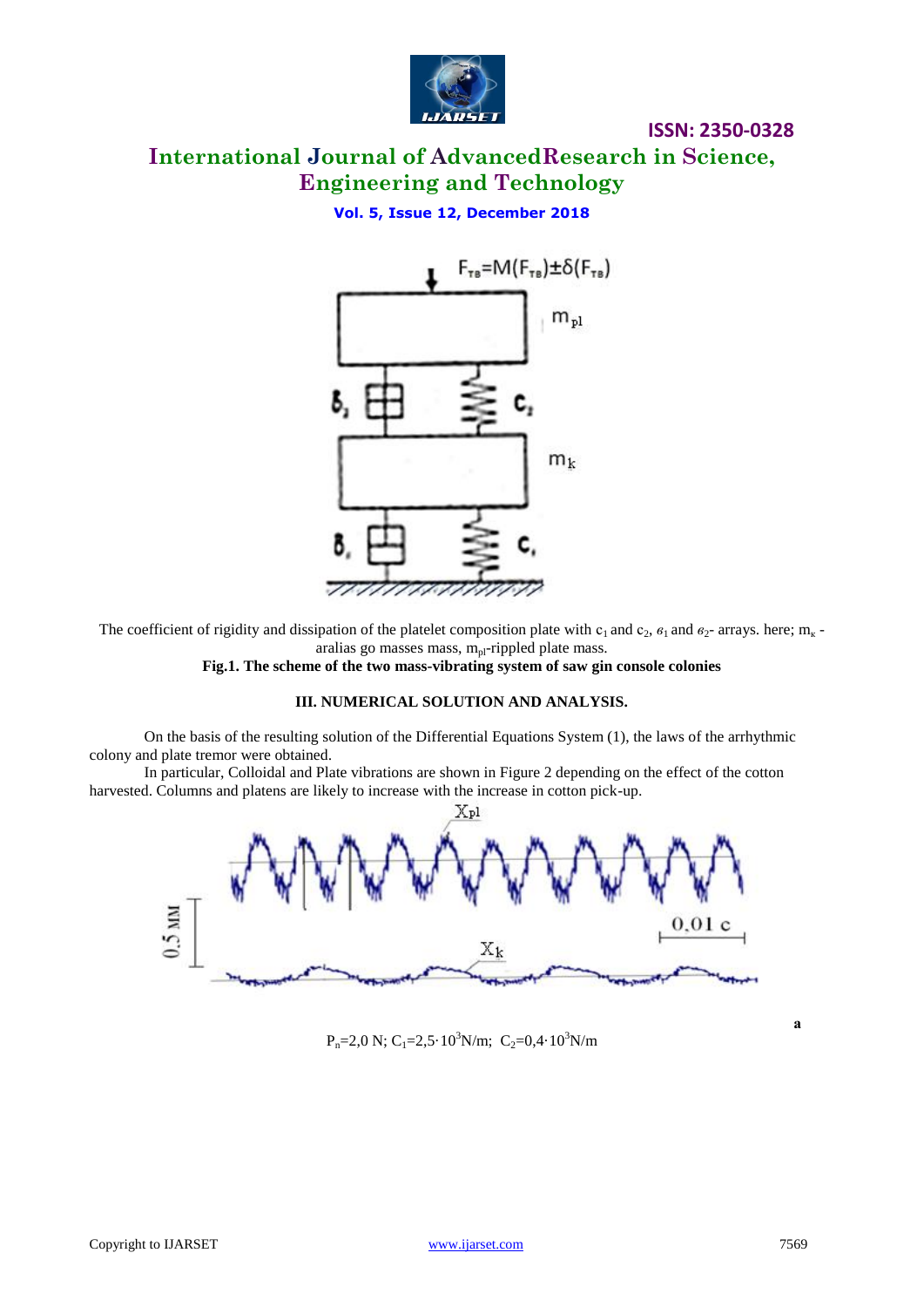

## **International Journal of AdvancedResearch in Science, Engineering and Technology**

**Vol. 5, Issue 12, December 2018**



 $P_1 = 2,0N$ ; C<sub>1</sub>=6,6·10<sup>3</sup> N/m; C<sub>2</sub>=1,9·10<sup>3</sup> N/m **Fig.2. Vibration of the vibration plate on the console armchair with respect to cotton fiber**

For example, when the colloquial amplitude  $(0, 15 \div 0.2)$  mm is reached when the force of cotton is 2.0 N, the strength values of  $c_1 = 2.5 \cdot 103N / m$  and  $c_2 = 0.4 \cdot 103N / m$ , plate vibration amplitude (0.35  $\div$  0.39) mm.

At the same time, the coincidental effect of cotton  $(5,0 \div 9,0)$  is about%. Similarly, when the rigidity brackets have rigidity coefficientsc<sub>1</sub>=  $6,6 \cdot 103N/m$  and c<sub>2</sub>= 1,9  $\cdot 103N/m$ , the plunging amplitude (0.08 ÷ 0.14) mm, and the plate vibration amplitude  $(0,21 \div 0.29 \text{ mm})$ . Hence, if the increase in the effect of cotton has increased the amplitude, the increase in the beneficial coefficients of the base would reduce the amplitude.

Colossi oscillation amplitude (0,22  $\div$  0,26) mm when colonic oscillation amplitude is increased to 3.5 N when the impact on cotton is shown in Figure 3  $c_1 = 2.5 \cdot 103N/m$  and  $c_2 = 0.4 \cdot 103N/m (0.06 \div 0.11)$  in the range of 0.05  $\div$  0, and for the plate (0.19  $\div$  0), the base values are respectively  $c_1=6.6\cdot 10^3$  N/m and  $c_2=1.9\cdot 10^3$ N/m, in (0.19 $\div$ 0.22) mm range.

On the basis of the analysis of collar and plate vibration rules, graphs of colonic and vibration plate vibration values were calculated based on the effect of cotton.

These graphs are shown in Figure 4. Based on the analysis of graphs taken in Figure 4 and the results of the experimental studies, the coverage of the colonic vibration  $(0.18 \div 0.25) \cdot 10\text{-}3$ m, the plate vibration coverage  $(0.9 \div 10.25)$  $1.2) \cdot 10^{-3}$ <sub>M</sub> effect for the 103m (4.0  $\div$  6.0) N range.

It should be noted that the supportive factors of these supporters play a crucial role. Important parameters have a significant impact on the characteristics of the vibration characteristic of the change of columns and plate masses.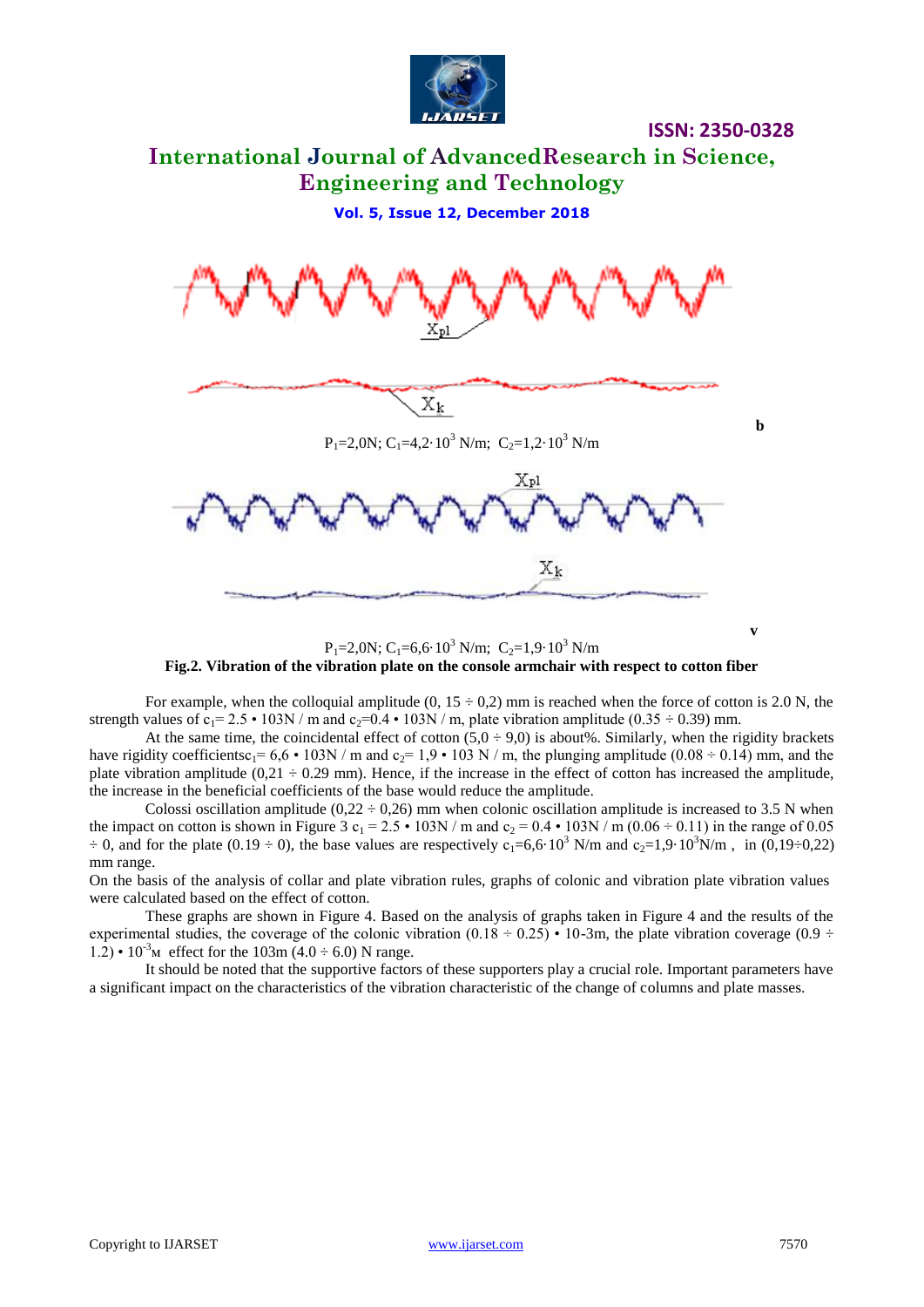

**International Journal of AdvancedResearch in Science, Engineering and Technology**

**Vol. 5, Issue 12, December 2018**



 $P_n=3,5N; C_1=6,6.10^3 \text{ N/m}; C_2=1,9.10^3 \text{ N/m}$ 

### **Fig.3.Necessary fluctuations in column and plate.**

Figure 5 shows the shape and character of the vibration of the change of columns and plate masses. For example, the strength of the cotton is 3.5 N, the mass of the support is 0.45 kg and the  $m<sub>k</sub>=0.65$ kg, the amplitude of the colonic oscillation (0.21  $\div$  0.25) and the plate vibration amplitude (0, 36  $\div$  0,45) mm.

The corresponding increase in mass results in a decrease in the vibration amplitude. The shape and frequency of the vibration will also be partially varied. Columns and plate masses were reduced in the range of  $m<sub>k</sub>=1,15kg$ ,  $m<sub>pl</sub>$  = 0.12 kg, and the plunging amplitude  $(0,18 \div 0,21)$  mm  $(0,2 \div 0,4)$  (Figure 5).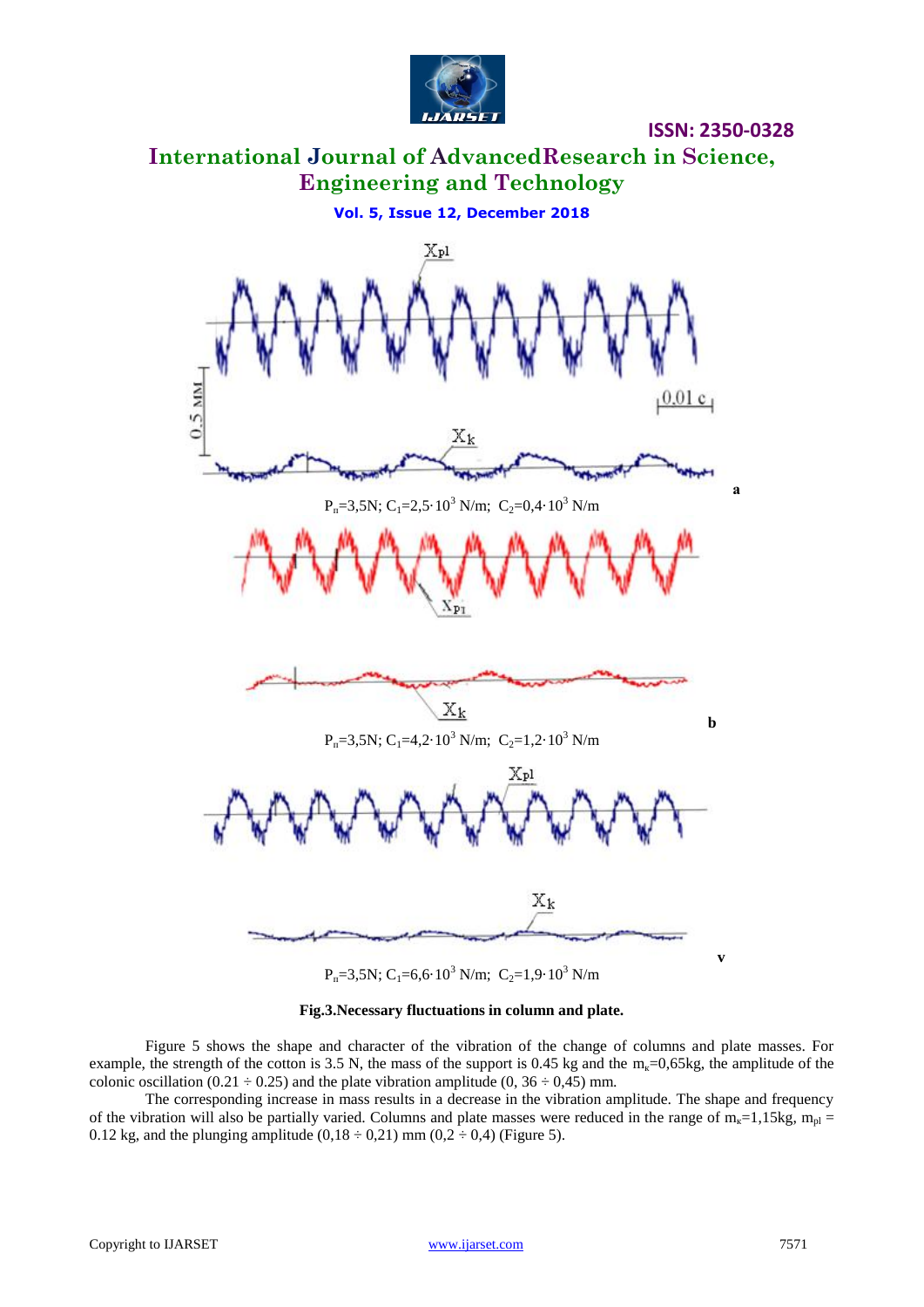

## **International Journal of AdvancedResearch in Science, Engineering and Technology**

**ISSN: 2350-0328**

**Vol. 5, Issue 12, December 2018**



P<sub>p</sub>=3,5N; m<sub>k</sub>=0,65 kg; m<sub>k</sub>=0,05 kg;

**а**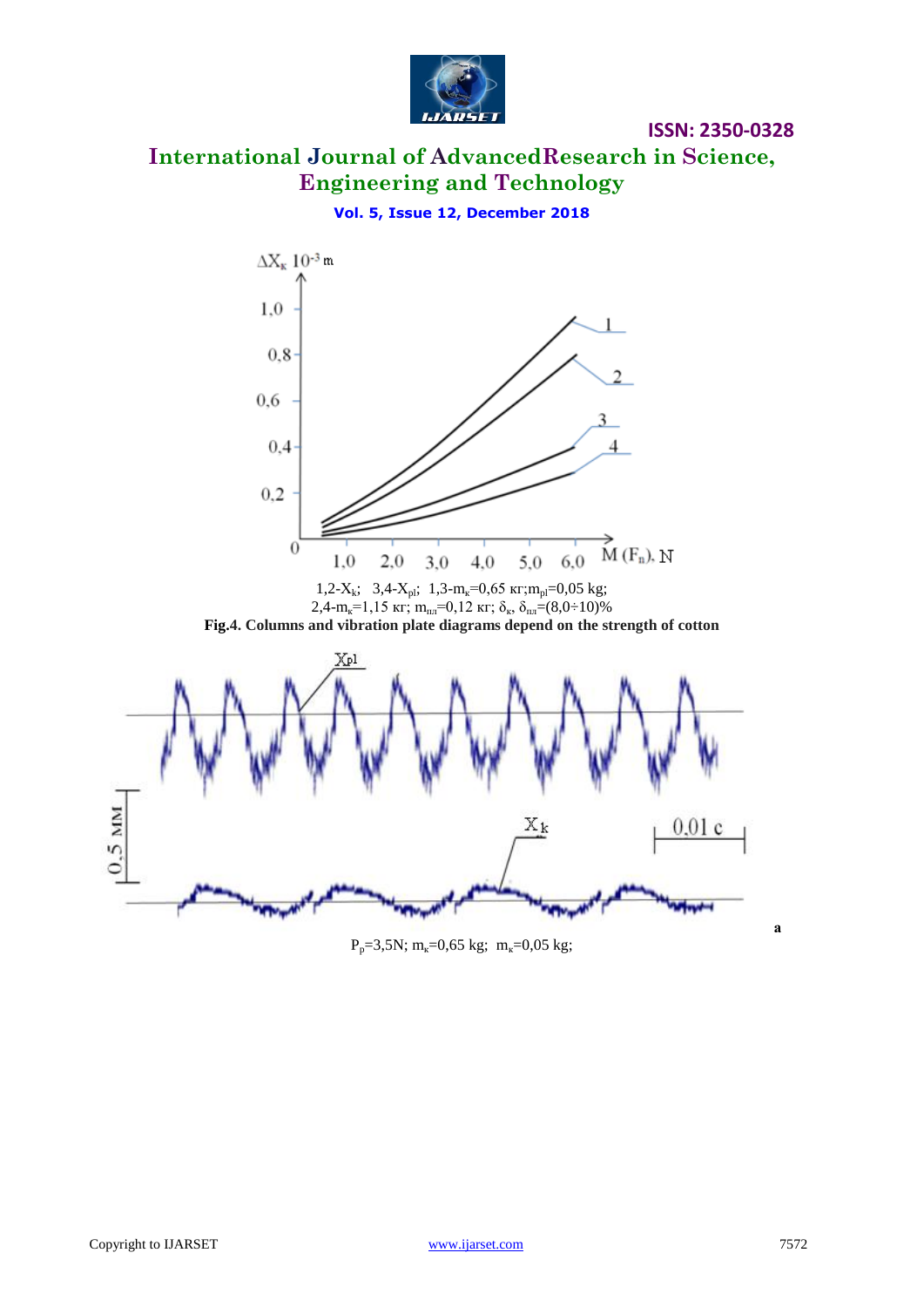

## **International Journal of AdvancedResearch in Science, Engineering and Technology**

**Vol. 5, Issue 12, December 2018**



 $P_n=3,5 \text{ N}; m_k=1,15 \text{ kg}; m_k=0,12 \text{ kg};$ **Fig. 5. The appearance of vibrations in the change of column and plate mass.**